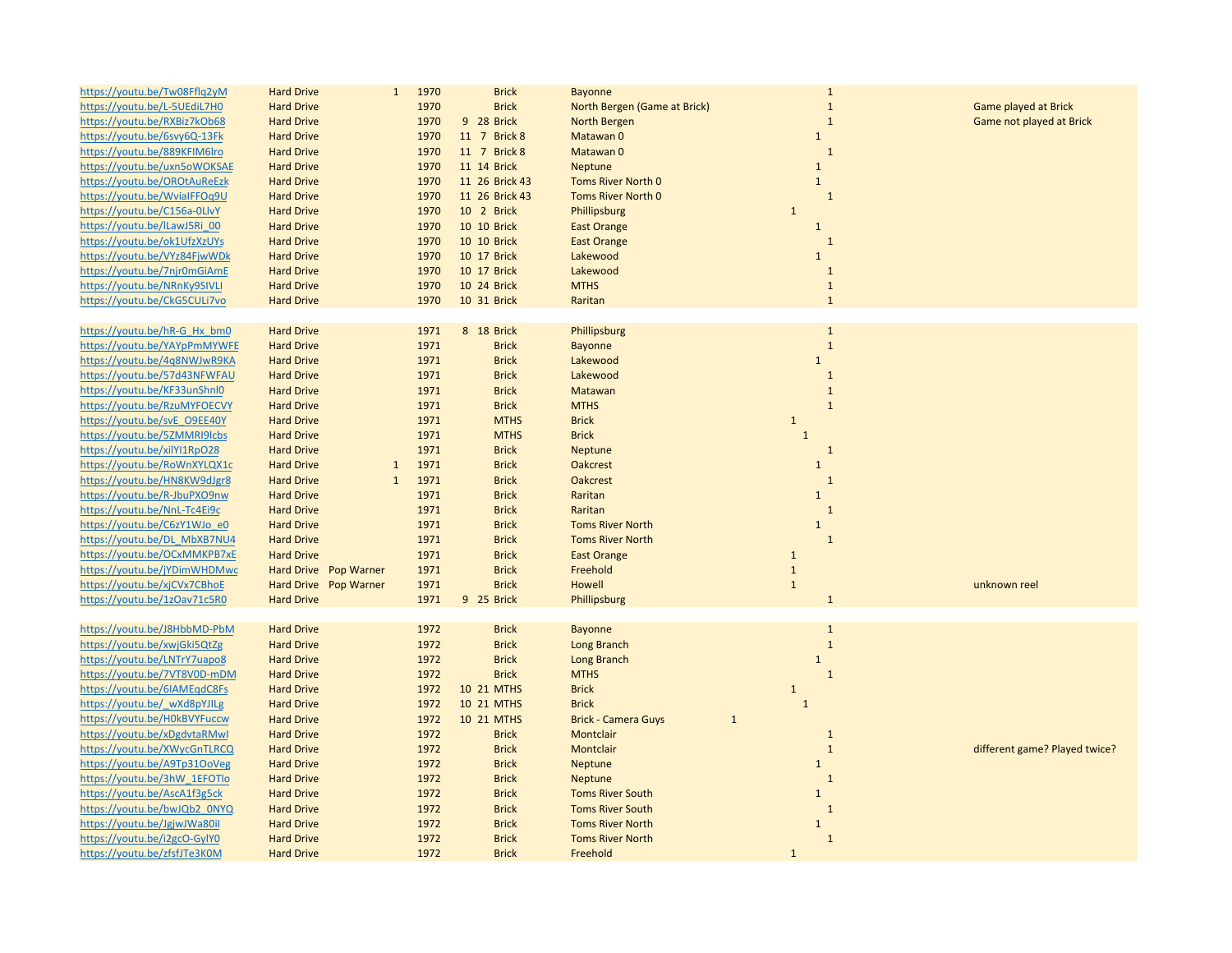| https://youtu.be/cVgmIdFWwRU | <b>Hard Drive</b>       | 1972                 | <b>Brick</b>         | Matawan                         | $\mathbf{1}$   |                            |
|------------------------------|-------------------------|----------------------|----------------------|---------------------------------|----------------|----------------------------|
| https://youtu.be/S8RjbS0jLBA | <b>Hard Drive</b>       | 1972                 | <b>Brick</b>         | Matawan                         | $\overline{1}$ |                            |
| https://youtu.be/fysq0h7MwcA | <b>Hard Drive</b>       | 1972                 | <b>Brick</b>         | Phillipsburg                    | $\mathbf{1}$   |                            |
| https://youtu.be/kPoHQcOa2YE | <b>Hard Drive</b>       | 1972                 | <b>Brick</b>         | Raritan                         | $\mathbf{1}$   |                            |
| https://youtu.be/qQB5D08pMYo | <b>Hard Drive</b>       | 1972                 | <b>Brick</b>         | Raritan                         | $\overline{1}$ |                            |
| https://youtu.be/MrPwaMGqqIU | <b>Hard Drive</b>       | 1972                 | <b>Brick</b>         | Unknown                         | $\mathbf{1}$   |                            |
| https://youtu.be/xXUqQHMyJKc | <b>Hard Drive</b><br>JV | 1972                 | <b>Brick</b>         | Howell                          | $\mathbf{1}$   |                            |
| https://youtu.be/Gs3nF4RjBNk | <b>Hard Drive</b>       | $\mathbf{1}$<br>1972 | 9 9 Brick            | Hoboken                         | $\mathbf{1}$   |                            |
| https://youtu.be/jOUjshsdKYs | <b>Hard Drive</b>       | $\mathbf 1$<br>1972  | 9 9 Brick            | Hoboken                         | $\mathbf{1}$   | Reel 3                     |
| https://youtu.be/M7BWWMBtcUo | <b>Hard Drive</b>       | 1972<br>$\mathbf{1}$ | 9 13 Brick           | <b>Oakcrest</b>                 | $\mathbf{1}$   |                            |
|                              |                         | 1972<br>$\mathbf{1}$ |                      |                                 | $\overline{1}$ |                            |
| https://youtu.be/yNslXDwhEcA | <b>Hard Drive</b>       |                      | 9 13 Brick           | <b>Oakcrest</b>                 |                |                            |
|                              |                         |                      |                      |                                 |                |                            |
| https://youtu.be/2PZFAxGoDL8 | <b>Hard Drive</b>       | 1973<br>$\mathbf{1}$ | 9 12 Brick           | Cinnaminson                     | $\mathbf{1}$   |                            |
| https://youtu.be/tFSOIBUr4zE | Hard Drive Sophomore    | 1973                 | <b>Brick</b>         | Montclair                       | $\mathbf 1$    | unknown reel               |
| https://youtu.be/WBeY7sTf1zA | Hard Drive Sophomore    | 1973                 | <b>Brick</b>         | Montclair                       | $\mathbf{1}$   | unknown reel               |
| https://youtu.be/ho03xvbPDmE | Hard Drive Pop Warner   | 1973                 | <b>Brick</b>         | Jackson                         | $\mathbf{1}$   |                            |
| https://youtu.be/2CZ XCqxwaY | <b>Hard Drive</b>       | 1973                 | <b>Brick</b>         | Toms River North ?              | $\mathbf{1}$   | <b>Wrong Label?</b>        |
| https://youtu.be/0qDCk1ApMk0 | <b>Hard Drive</b>       | 1973                 | <b>Brick</b>         | <b>Toms River North</b>         | $\mathbf{1}$   |                            |
| https://youtu.be/kCgUwbanObA | <b>Hard Drive</b>       | 1973<br>$\mathbf{1}$ | <b>Brick</b>         | Hoboken                         | $\mathbf{1}$   |                            |
|                              |                         |                      |                      |                                 |                |                            |
| https://youtu.be/ZWIQKTuCv-A | Hard Drive Pop Warner 1 | 1974                 | 8 16 Brick           | Unknown                         | $\mathbf 1$    |                            |
| https://youtu.be/PYzxXnYe8GM | Hard Drive Pop Warner 1 | 1974                 | 9 15 Brick           | Freehold                        | $\mathbf{1}$   |                            |
| https://youtu.be/SzCcxw5OZyU | <b>Hard Drive</b>       | 1974                 | <b>Brick</b>         | <b>Toms River North</b>         | $\mathbf{1}$   |                            |
| https://youtu.be/94R9d0zSW1w | <b>Hard Drive</b>       | 1974                 | <b>Brick</b>         | <b>Rancocas Valley</b>          | $\mathbf{1}$   |                            |
| https://youtu.be/qg3laVyT6p4 | Hard Drive Pop Warner   | 1974                 | 9 8 Brick            | Neptune                         | $\mathbf 1$    | half unknown               |
| https://youtu.be/BPKS rmBCqs | Hard Drive Pop Warner   | 1974                 | 9 8 Brick            | Neptune                         | $\mathbf{1}$   | half unknown               |
| https://youtu.be/0NukxdwNSt8 | <b>Hard Drive</b>       | 1974                 | 12 6 Brick 21        | Camden 20                       | $\mathbf{1}$   | <b>State Finals</b>        |
| https://youtu.be/TDhkhbZvrkl | <b>Hard Drive</b>       | 1974<br>$\mathbf{1}$ | <b>Brick Offense</b> | <b>Bayonne Defense</b>          | $\mathbf{1}$   |                            |
| https://youtu.be/hfeJU5pbcbQ | <b>Hard Drive</b>       | 1974                 | <b>Brick Defense</b> | <b>Central Regional Offense</b> | $\mathbf{1}$   |                            |
| https://youtu.be/5QbDvOwy9Wg | <b>Hard Drive</b>       | 1974                 | <b>Brick Offense</b> | <b>Central Regional Defense</b> | $\mathbf{1}$   |                            |
| https://youtu.be/lh2AKCHjTHI | <b>Hard Drive</b>       | 1974                 | <b>Brick Defense</b> | <b>East Brunswick Offense</b>   | $\mathbf{1}$   |                            |
| https://youtu.be/PmtE_TwTyHo | <b>Hard Drive</b>       | 1974                 | <b>Brick Defense</b> | <b>Neptune Offense</b>          | $\mathbf{1}$   |                            |
| https://youtu.be/i Jabd3qJ9A | <b>Hard Drive</b>       | 1974                 | <b>Brick Defense</b> | <b>Rancocas Valley Offense</b>  | $\overline{1}$ |                            |
| https://youtu.be/jdC1BE0kLvY | <b>Hard Drive</b>       | 1974                 | <b>Brick Defense</b> | <b>MTHS Offense</b>             | $\mathbf{1}$   |                            |
|                              |                         |                      |                      |                                 | $\mathbf{1}$   |                            |
| https://youtu.be/1SBVlniuS38 | <b>Hard Drive</b>       | 1974                 | <b>Brick Defense</b> | <b>Bayonne Offense</b>          |                |                            |
| https://youtu.be/nqUNCDcwqC4 | <b>Hard Drive</b>       | 1974<br>$\mathbf{1}$ | <b>Brick Offense</b> | <b>Cinnamonson Defense</b>      | $\overline{1}$ |                            |
| https://youtu.be/QGaHKVWFTD8 | <b>Hard Drive</b>       | 1974                 | <b>Brick Defense</b> | <b>Montclair Offense</b>        | $\mathbf{1}$   |                            |
| https://youtu.be/t1k5up 9KPQ | <b>Hard Drive</b>       | 1974                 | <b>Brick Offense</b> | <b>Montclair Defense</b>        | $\mathbf{1}$   |                            |
| https://youtu.be/djL4qQzFky8 | <b>Hard Drive</b>       | 1974                 | <b>Brick Offense</b> | <b>Raritan Defense</b>          | $\mathbf{1}$   |                            |
| https://youtu.be/wtrXbkxElgk | <b>Hard Drive</b>       | 1974<br>$\mathbf{1}$ | 9 11 Brick Defense   | <b>Hoboken Offense</b>          | $\mathbf{1}$   |                            |
| https://youtu.be/VMsapBZowqc | <b>Hard Drive</b>       | $\mathbf{1}$<br>1974 | 9 11 Brick Offense   | <b>Hoboken Defense</b>          | $\mathbf{1}$   |                            |
|                              |                         |                      |                      |                                 |                |                            |
| https://youtu.be/PljUlxxaLnQ | <b>Hard Drive</b>       | 1975                 | <b>Brick</b>         | Central                         | $\mathbf{1}$   |                            |
| https://youtu.be/oPxm1qrzmUo | <b>Hard Drive</b>       | 1975                 | <b>Brick</b>         | Central                         | $\mathbf{1}$   |                            |
| https://youtu.be/fkDkT2qOIIM | <b>Hard Drive</b>       | 1975<br>$\mathbf{1}$ | <b>Brick</b>         | Cinnimonson                     | $\mathbf{1}$   |                            |
| https://youtu.be/bXCAuVg5jfY | <b>Hard Drive</b>       | $\mathbf{1}$<br>1975 | <b>Brick</b>         | Cinnimonson                     | $\mathbf{1}$   |                            |
| https://youtu.be/aHrvcTHuu3M | <b>Hard Drive</b>       | 1975                 | <b>Brick</b>         | <b>East Brunswick</b>           | $\mathbf{1}$   |                            |
| https://youtu.be/XiGFOwzVVil | <b>Hard Drive</b>       | 1975                 | <b>Brick</b>         | <b>East Brunswick</b>           | $\mathbf{1}$   |                            |
| https://youtu.be/RnQZnG8Ok9k | <b>Hard Drive</b>       | 1975<br>$\mathbf{1}$ | <b>Brick</b>         | Memorial                        | $\mathbf{1}$   |                            |
| https://youtu.be/Dydg7ecTEtg | <b>Hard Drive</b>       | 1975<br>$\mathbf{1}$ | <b>Brick</b>         | Memorial                        | $\mathbf{1}$   |                            |
| https://youtu.be/ I-Mx2QeLRs | <b>Hard Drive</b>       | 1975                 | <b>Brick</b>         | Montclair                       | $\mathbf{1}$   |                            |
| https://youtu.be/B4Wcz9Dorj0 | <b>Hard Drive</b>       | 1975                 | <b>Brick</b>         | Pennsauken                      | $\mathbf{1}$   | Reels 2 and 3, State Semis |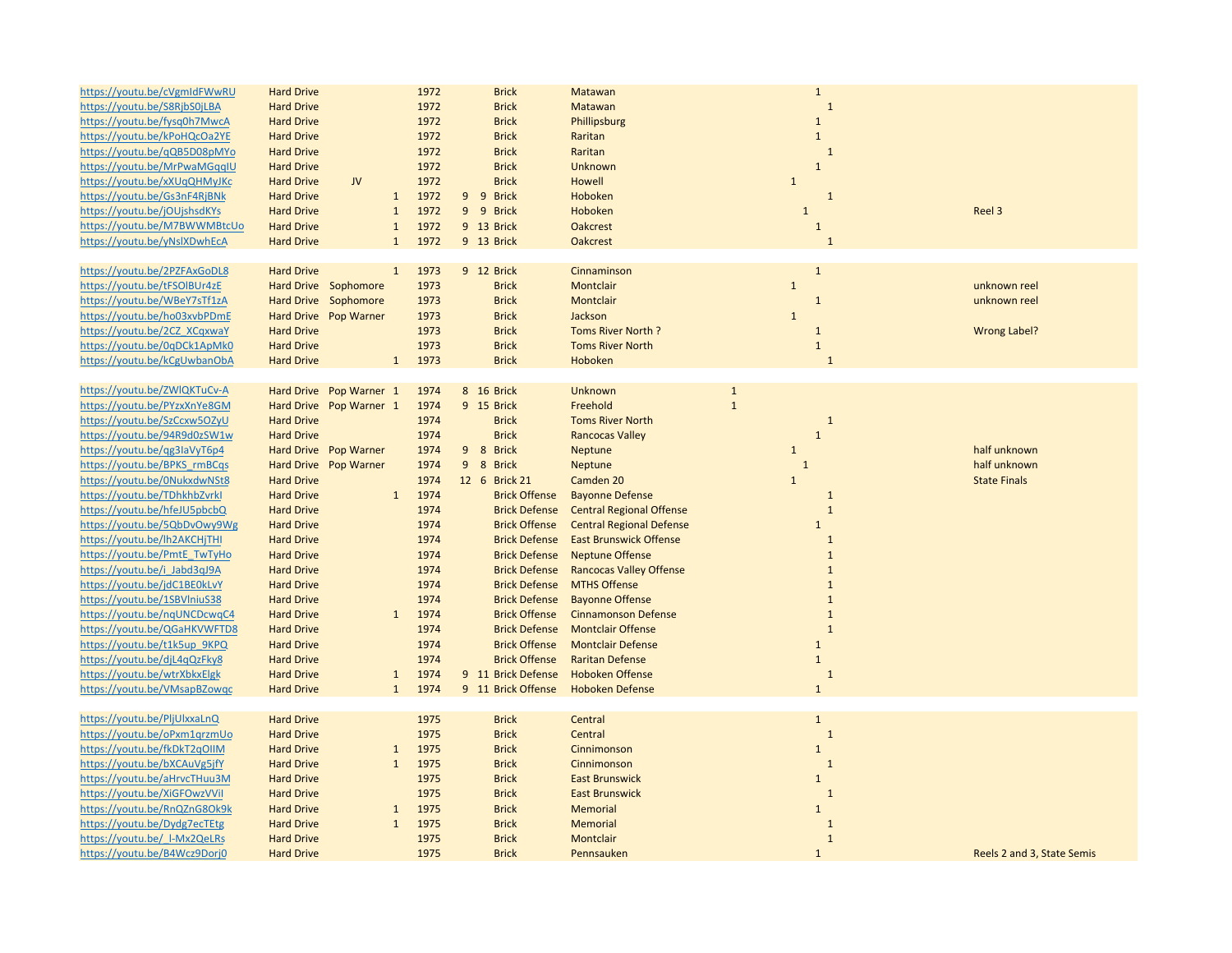| https://youtu.be/lcd51UjVauw | <b>Hard Drive</b> |       |              | 1975 | <b>Brick</b>         | Pennsauken                       | $\mathbf{1}$ | Reels 2 and 3, State Semis    |
|------------------------------|-------------------|-------|--------------|------|----------------------|----------------------------------|--------------|-------------------------------|
| https://youtu.be/qcUx5aDizGk | <b>Hard Drive</b> |       |              | 1975 | <b>Brick</b>         | Raritan                          | $\mathbf{1}$ |                               |
| https://youtu.be/Kdw0gCO2nko | <b>Hard Drive</b> |       |              | 1975 | <b>Brick</b>         | Raritan                          | $\mathbf{1}$ |                               |
| https://youtu.be/zxoUIDcgFLI | <b>Hard Drive</b> |       |              | 1975 | <b>Brick</b>         | <b>Toms River North</b>          | $\mathbf{1}$ |                               |
| https://youtu.be/8vnzuk43xfw | <b>Hard Drive</b> |       |              | 1975 | <b>Brick</b>         | <b>Toms River South</b>          | $\mathbf{1}$ |                               |
| https://youtu.be/OnH1joPezUM | <b>Hard Drive</b> |       |              | 1975 | <b>Brick</b>         | <b>Toms River South</b>          | $\mathbf{1}$ |                               |
| https://youtu.be/iKdtSsxkPFM | <b>Hard Drive</b> |       |              | 1975 | <b>Brick</b>         | <b>Milleville</b>                | $1\,$        |                               |
| https://youtu.be/7chAnRGpVLQ | <b>Hard Drive</b> |       |              | 1975 | <b>Brick</b>         | <b>Milleville</b>                | $\mathbf{1}$ |                               |
| https://youtu.be/Z4 Rw0mULP0 | <b>Hard Drive</b> |       | $\mathbf{1}$ | 1975 | <b>Brick</b>         | Bayonne                          | $\mathbf 1$  |                               |
| https://youtu.be/6ivrKtvG Eg | <b>Hard Drive</b> |       | $\mathbf{1}$ | 1975 | <b>Brick</b>         | <b>Bayonne</b>                   | $\mathbf{1}$ |                               |
| https://youtu.be/e1ChmMJvTqc | <b>Hard Drive</b> |       |              | 1975 | <b>Brick</b>         | <b>MTHS</b>                      | $\mathbf 1$  |                               |
| https://youtu.be/ROCgo4xE13w | <b>Hard Drive</b> |       |              | 1975 | <b>Brick</b>         | <b>MTHS</b>                      | $\mathbf{1}$ |                               |
|                              |                   |       |              |      |                      |                                  |              |                               |
| https://youtu.be/Dfihvtl-cN8 | <b>Hard Drive</b> |       |              | 1975 | <b>Brick</b>         | Neptune                          | $\mathbf{1}$ |                               |
| https://youtu.be/tkddaaVBTQQ | <b>Hard Drive</b> |       |              | 1975 | <b>Brick</b>         | Neptune                          | $\mathbf{1}$ |                               |
| https://youtu.be/tbGVbCo3oo0 | <b>Hard Drive</b> |       |              | 1975 | <b>Brick</b>         | <b>Rancocas Valley</b>           | $\mathbf 1$  |                               |
| https://youtu.be/gYdAC19LB-g | <b>Hard Drive</b> |       |              | 1975 | <b>Brick</b>         | <b>Rancocas Valley</b>           | $\mathbf{1}$ |                               |
| https://youtu.be/78n0K6GIIMI | <b>Hard Drive</b> |       | $\mathbf{1}$ | 1975 | <b>Brick</b>         | <b>Red Bank</b>                  | $\mathbf 1$  |                               |
| https://youtu.be/CGw3jytBlel | <b>Hard Drive</b> |       | $\mathbf{1}$ | 1975 | <b>Brick</b>         | <b>Red Bank</b>                  | $\mathbf{1}$ |                               |
|                              |                   |       |              |      |                      |                                  |              |                               |
| https://youtu.be/bMOfX0Ft3Gk | <b>Hard Drive</b> |       | $\bullet$    | 1976 | <b>Brick</b>         | Bayonne                          | $\mathbf{1}$ |                               |
| https://youtu.be/dzzISBOFJkA | <b>Hard Drive</b> |       |              | 1976 | <b>Brick</b>         | <b>Toms River North</b>          | $\mathbf 1$  |                               |
| https://youtu.be/ZFLqivpBvpM | <b>Hard Drive</b> | JV    |              | 1976 | <b>Brick</b>         | <b>Toms River North</b>          | $\mathbf 1$  | Says Reel 3                   |
| https://youtu.be/xLgiaESvONY | <b>Hard Drive</b> |       |              | 1976 | <b>Brick</b>         | <b>Toms River South</b>          | $\mathbf 1$  |                               |
| https://youtu.be/CXQWEEEi5c8 | <b>Hard Drive</b> |       |              | 1976 | <b>Brick</b>         | <b>Central Regional</b>          | $\mathbf 1$  |                               |
| https://youtu.be/Aul7ttElZP0 | <b>Hard Drive</b> |       |              | 1976 | <b>Brick</b>         | <b>Central Regional</b>          | $\mathbf{1}$ |                               |
| https://youtu.be/WThddgRJZuk | <b>Hard Drive</b> |       |              | 1976 | <b>Brick</b>         | Howell                           | $\mathbf 1$  |                               |
| https://youtu.be/f9mDa9nHhCw | <b>Hard Drive</b> |       |              | 1976 | <b>Brick</b>         | Howell                           | $\mathbf{1}$ |                               |
| https://youtu.be/m-1-AN0rrl0 | <b>Hard Drive</b> |       |              | 1976 | <b>Brick</b>         | Lakewood                         | $\mathbf{1}$ |                               |
| https://youtu.be/x EjElc2L2o | <b>Hard Drive</b> |       | $\mathbf{1}$ | 1976 | <b>Brick</b>         | Raritan                          | $\mathbf{1}$ |                               |
| https://youtu.be/MigRAMer5sl | <b>Hard Drive</b> |       | $\mathbf{1}$ | 1976 | <b>Brick</b>         | Raritan                          | $\mathbf{1}$ |                               |
| https://youtu.be/wihQeuGMuH0 | <b>Hard Drive</b> |       | $\mathbf{1}$ | 1976 | <b>Brick</b>         | Bayonne                          | $\mathbf{1}$ |                               |
| https://youtu.be/MDjxGC8pj-o | <b>Hard Drive</b> |       |              | 1976 | <b>Brick</b>         | <b>East Brunswisk</b>            | $\mathbf 1$  |                               |
| https://youtu.be/9acGyzwSKMM | <b>Hard Drive</b> |       |              | 1976 | <b>Brick</b>         | Montclair                        | $\mathbf 1$  |                               |
| https://youtu.be/ib7h7 CAxFg | <b>Hard Drive</b> |       |              | 1976 | 9 10 Brick           | <b>West NY</b>                   | $\mathbf 1$  | <b>Offense and Sophomores</b> |
| https://youtu.be/K89qLuX2XyQ | <b>Hard Drive</b> |       |              | 1976 | 9 10 Brick           | <b>West NY</b>                   | $\mathbf{1}$ | <b>Offense and Sophomores</b> |
|                              |                   |       |              |      |                      |                                  |              |                               |
| https://youtu.be/4AC48gdrrxE | <b>Hard Drive</b> |       |              | 1977 | Brick 7              | <b>Toms River North 20</b>       | $\mathbf 1$  |                               |
| https://youtu.be/ajppuZ 60Eo | <b>Hard Drive</b> |       |              | 1977 | <b>Brick</b>         | <b>East Brunswick</b>            | $\mathbf 1$  |                               |
| https://youtu.be/0jphKsRLW48 | <b>Hard Drive</b> |       |              | 1977 | <b>Brick</b>         | <b>East Brunswick</b>            | $\mathbf{1}$ |                               |
| https://youtu.be/yINkOoAbqS8 | <b>Hard Drive</b> |       |              | 1977 | <b>Brick</b>         | Howell                           | $\mathbf 1$  |                               |
| https://youtu.be/vMmKFiRrsFE | <b>Hard Drive</b> |       |              | 1977 | <b>Brick</b>         | Howell                           | $\mathbf{1}$ |                               |
| https://youtu.be/aJBjDn_xwOk | <b>Hard Drive</b> |       |              | 1977 | <b>Brick</b>         | Jackson                          | $1\,$        |                               |
| https://youtu.be/9p-WOp 7jSo | <b>Hard Drive</b> |       |              | 1977 | <b>Brick</b>         | Lakewood                         | $\mathbf 1$  |                               |
| https://youtu.be/gFypAcrNeAg | <b>Hard Drive</b> |       |              | 1977 | <b>Brick</b>         | <b>Toms River South</b>          | $\mathbf{1}$ |                               |
| https://youtu.be/M0ByFJsr6dM | <b>Hard Drive</b> |       | $\mathbf{1}$ | 1977 | <b>Brick</b>         | Memorial                         | $\mathbf{1}$ |                               |
| https://youtu.be/iABNqAviamo | <b>Hard Drive</b> |       | $\mathbf{1}$ | 1977 | <b>Brick</b>         | Memorial                         | $\mathbf{1}$ |                               |
| https://youtu.be/RfjK4WQ694w | <b>Hard Drive</b> | Frosh |              | 1977 | <b>Brick</b>         | Howell                           | $\mathbf{1}$ | Reel 3                        |
| https://youtu.be/7COFR-cxnEl | <b>Hard Drive</b> |       |              | 1977 | <b>Brick Offense</b> | <b>Central Regional Defense</b>  | $\mathbf{1}$ |                               |
| https://youtu.be/NPShWDiup1Y | <b>Hard Drive</b> |       |              | 1977 | <b>Brick Offense</b> | <b>Southern Regional Defense</b> | $\mathbf 1$  |                               |
|                              |                   |       |              |      |                      |                                  |              |                               |
| https://youtu.be/DJUbl5Qmq5I | <b>Hard Drive</b> |       |              | 1978 | <b>Brick</b>         | Jackson                          | $1\,$        |                               |
| https://youtu.be/hKtiCZ51s98 | <b>Hard Drive</b> |       |              | 1978 | <b>Brick</b>         | Jackson                          | $\mathbf{1}$ |                               |
|                              |                   |       |              |      |                      |                                  |              |                               |